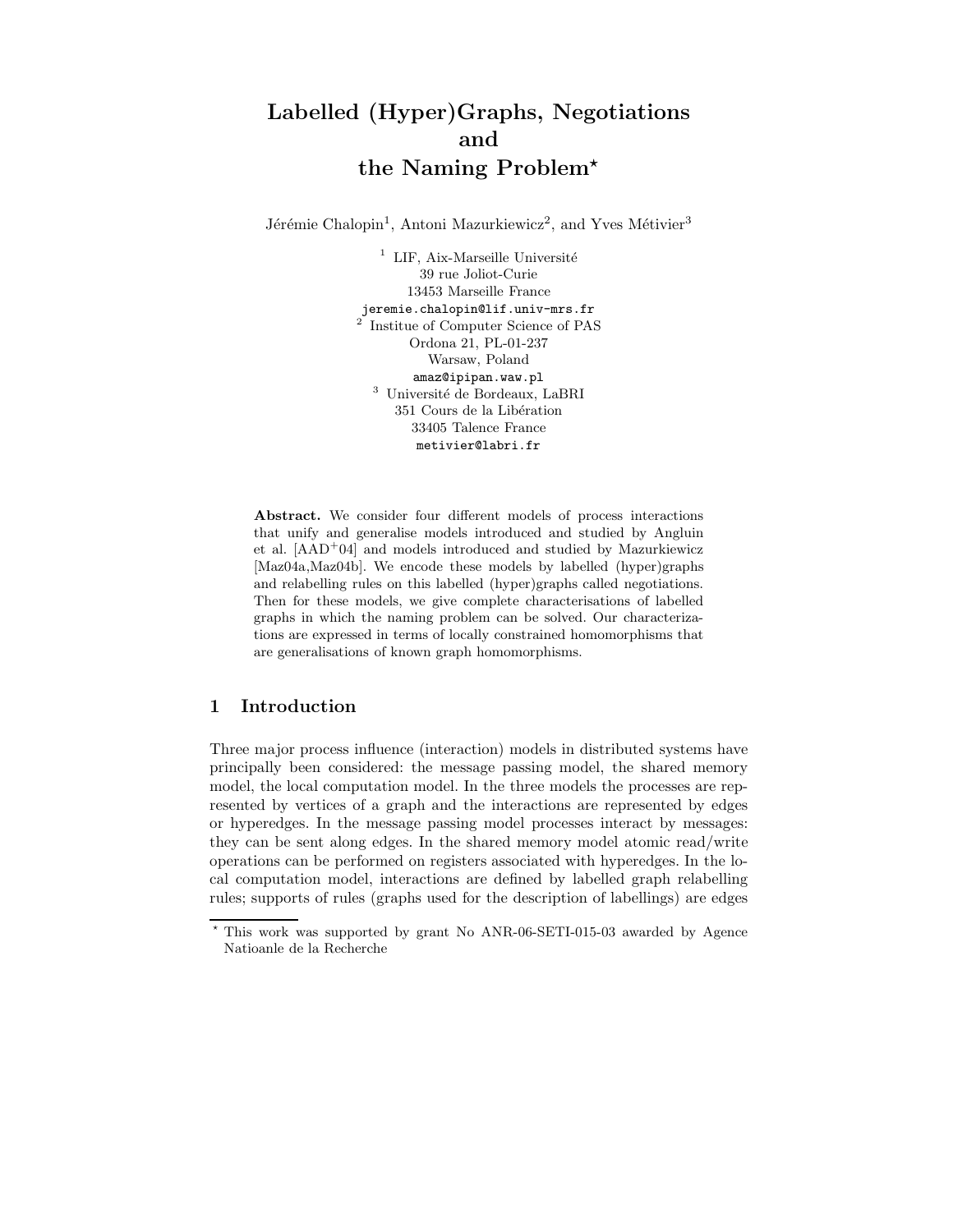or stars. These models (and their sub-models) reflect different system architectures, different levels of synchronization and different levels of abstraction. The structure of the communication or of the interaction subsystem is represented as a graph. In general this graph is static: it means that it remains fixed during the distributed computation. Some works consider dynamic graphs: some links may fail and recover and some nodes may fail and recover.

In this paper we consider local computations on another kind of dynamic distributed system: processes are mobile and they interact when they are sufficiently close to each other or when some localisation conditions are verified. In  $[AAD+04]$ , Angluin et al. consider a distributed system where a set of moving sensors can interact when they are sufficiently close to each other. They assume that every pair of sensors repeatedly come sufficiently close to each other for being able to communicate, i.e., the interaction graph is the complete graph. In their work, they consider finite-state sensors (each sensor has a constant number of bits of memory) and they study the computational power of such a system.

In [Maz04a,Maz04b] the distributed system is presented in the following way. There is a number of individuals, each of them brings an integer as a label. They are grouped into associations: within an association they can communicate, exchange information, and modify their labels; there is no possibility of direct communication between individuals that do not belong to the same association. However, since some individuals can be affiliated to more than one association, indirect communication between remote individuals is possible using individuals with multiple affiliations as go between. Such systems are called communication structures. Associations act by their assemblies that take place from time to time; an association is active during its assembly, and passive out of it. The purpose of an assembly is to exchange information among participants and to update the states of the participants.

In this work, we consider a system where the processes have an unbounded number of states and where a computation step can involve an arbitrary number of processes. Moreover, we do not assume that each process can interact with any other process: we just assume that the communication structure is connected. We study the computational power of such systems through the naming problem.

The naming problem. We focus on the naming problem, that is a classical problem to highlight differences between different models of distributed computing. A distributed algorithm  $A$  is a naming algorithm if each execution of A terminates and leads to a final configuration where all processes have unique identities. Being able to give dynamically and in a distributed way unique identities to all processes is very important since many distributed algorithms work correctly only under the assumption that all processes can be unambiguously identified. In this paper naming is done using a distributed enumeration algorithm. A distributed enumeration algorithm assigns to each network vertex a unique integer ; in such a way we obtain a bijection between the set  $V(G)$  of vertices and  $\{1, 2, \ldots, |V(G)|\}.$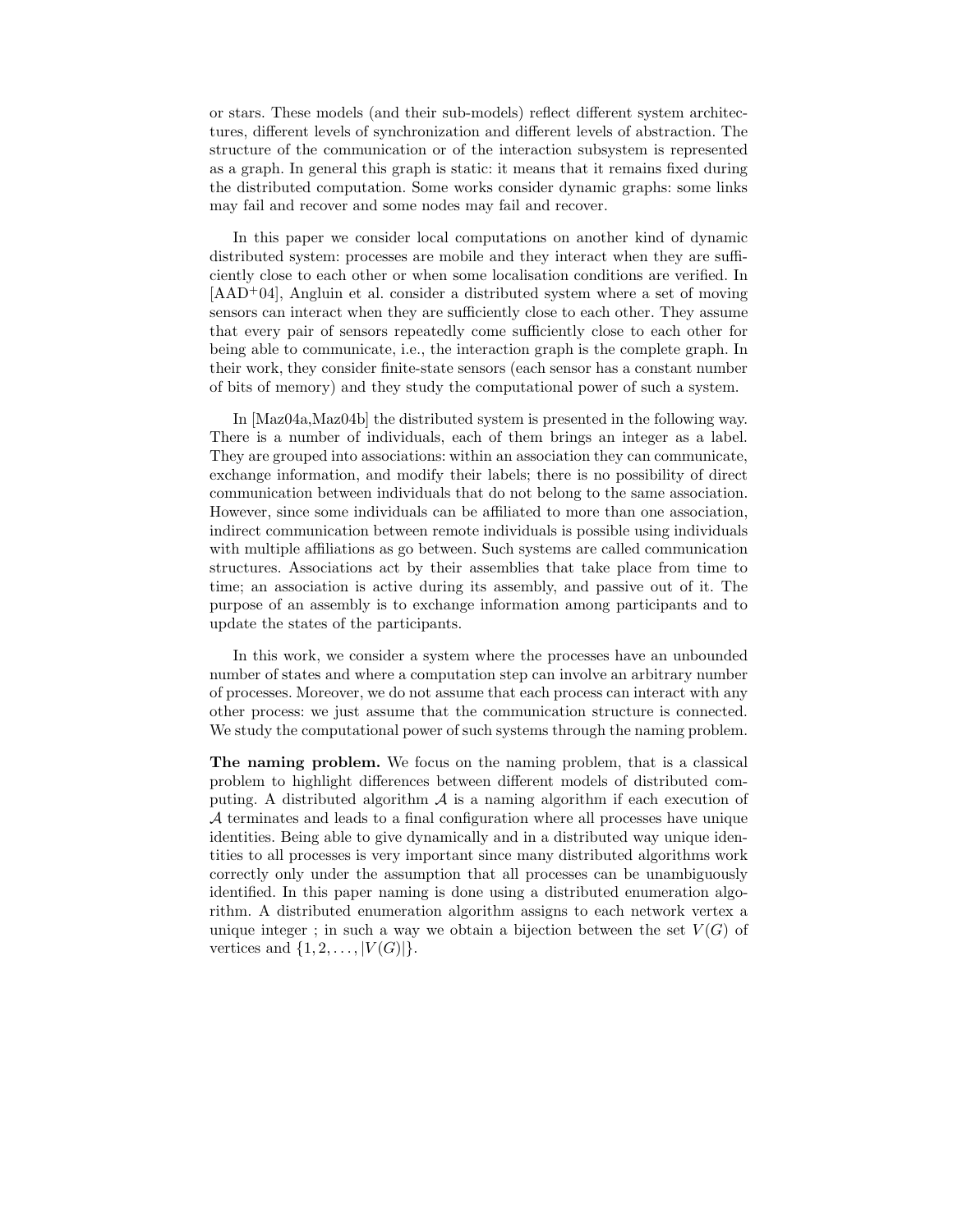The study of the naming problem makes it possible to highlight combinatorial tools useful for other problems like termination detection or recognition (see [YK96a,YK96b,BCG<sup>+</sup>96,BV01]).

Formal Models. A *communication structure* is defined by a set of *individuals* that belong to different associations. Some individuals can be affiliated to more than one association. A communication structure is represented as an undirected hypergraph: vertices represent individuals and hyperedges define associations. In the particular case where all associations have exactly two members, a communication structure can be seen as a simple graph. Labels (states) are attached to individuals and associations thus we consider labelled (hyper)graphs which are defined by a labelling function  $\lambda$  which associates to a vertex or an (hyper)edge a label. In the more general model of computation called labelled negotiations, a computation step enables to modify the states of the vertices of a hyperedge and the label of the hyperedge itself according only to their previous states. In other words, in one computation step, the members of an association synchronize, exchange their labels and modify them. We consider communication structures where hyperedges cannot be labelled and then vertices cannot always distinguish the different hyperedges they belong to. This restriction leads us to study *unlabelled negotiations* We also consider models of computations where in one computation step, one vertex observes the states of the vertices of a hyperedge it belongs to and the state of the hyperedge (if available) and modifies only its state and the state of the hyperedge (if this one is available). Such a model of computation will be called *cellular*. Thus, we study *cellular* (un)labelled negotiations.

Our results. We characterize labelled (hyper)graphs where the naming problem can be solved in the four different models we consider. We first show that cellular labelled negotiations have the same computational power as labelled negotiations (Proposition 1). To give our characterization, we generalize locally constrained graph homomorphisms to hypergraphs (Section 2). This enables us to formulate conveniently necessary conditions (Lemma 1) inspired by Angluin's lifting lemma [Ang80]. It turns out that the necessary conditions are also sufficient. Then we present algorithms that solve the naming problem (Theorems 1, 2 and 3) (Theorem 1 is another formulation of a result presented in [Maz04a]).

**Related Work.** In  $[AAD^+04,AAER05,AAE06]$  Angluin et al. study the power of models of computation by pairwise interactions of identical finite-state agents. The general question is of characterising what computations are possible. They prove in particular that all predicates stably computable are semilinear, in the model in which finite state agents compute a predicate of their inputs via two-way interactions in the all-pairs family of communication networks [AAE06]. This kind of computations may be encoded by local computations on edges of labelled graphs. The case of one-way communication between two agents corresponds to cellular local computations on edges, thus of the form:

$$
\begin{array}{ccc}\nX & & Y \\
\circ & & & \downarrow \\
\end{array}\n\quad \longrightarrow\n\quad \begin{array}{ccc}\nX' & & Y \\
\circ & & \downarrow \\
\end{array}
$$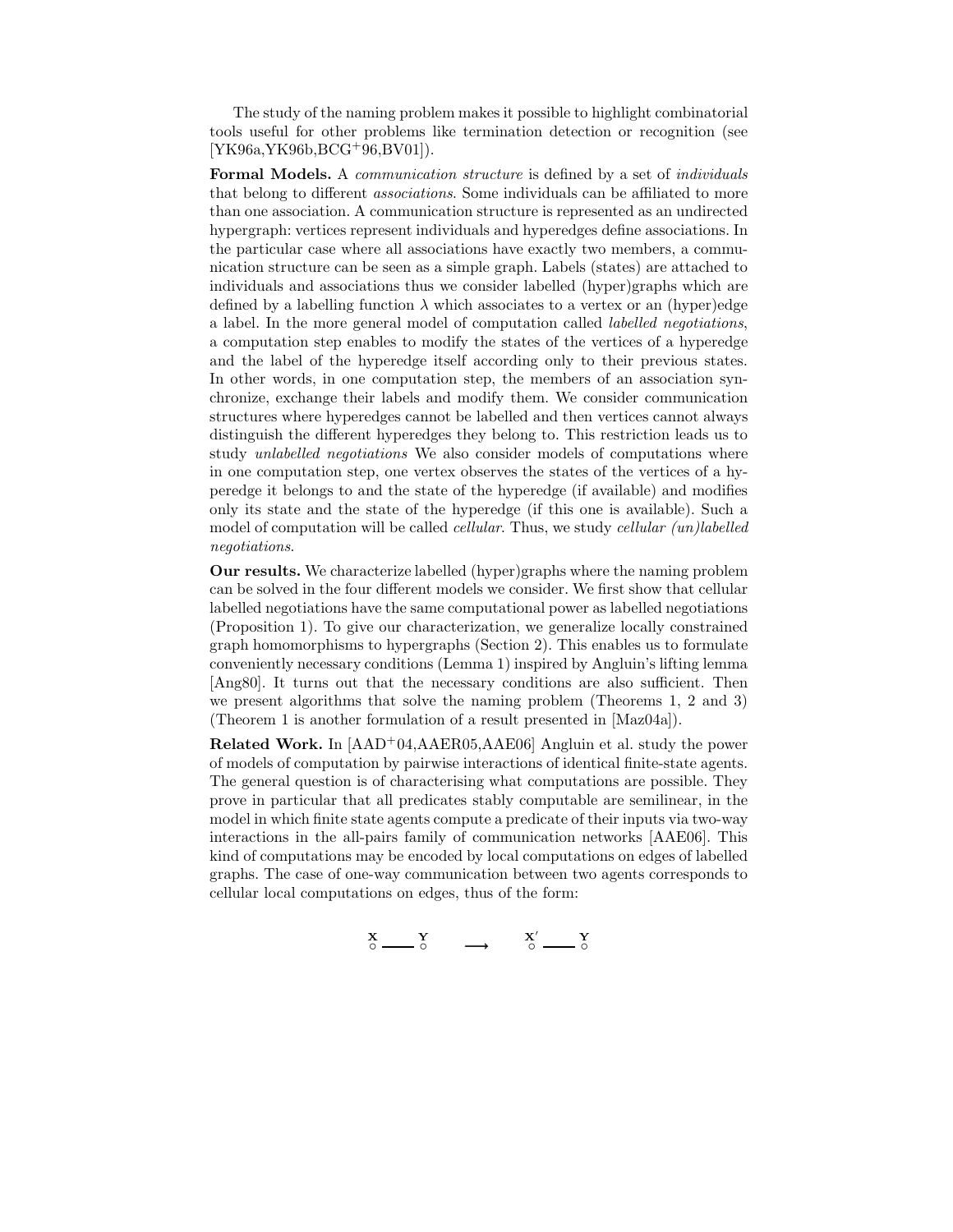where X, Y and X' are labels (states) attached to vertices,  $X' = f(X, Y)$  and f is a transition function. In [CMZ06], a complete characterization of labelled graphs for which enumeration and election are possible is presented.

The case of two-way communication corresponds to local computations on edges of labelled graphs, thus of the form:

$$
\begin{matrix}X&\text{-}Y\\ \circ &\text{-}\text{-}\end{matrix}\qquad\longrightarrow\qquad\begin{matrix}X'&\text{-}Y'\\ \circ &\text{-}\text{-}\end{matrix}
$$

where X, Y, X' and Y' are labels (states) attached to vertices,  $X' = f_1(X, Y)$ ,  $Y' = f_2(Y, X)$  and  $f_1, f_2$  are transition functions. Graphs for which the naming problem is solvable are characterized in [Cha05].

All-pairs family of communication network is captured by our model by considering the case where each association has no name and has exactly two members, and the set of associations defines the complete graph. The two-way interaction model of [AAE06] corresponds to our general model of computation. The one-way population protocol defined in [AAER05] corresponds to the cellular computation model. In [Maz04a,Maz04b] associations are labelled and cellular relabellings are not considered.

Overview. The structure of this paper is as follows. Section 2 reviews basic definitions of communication structures and negotiations. In Section 3 first we prove that labelled negotiations can be simulated by cellular labelled negotiations, then we present characterisations of communication structures which admit a naming algorithm using (cellular) labelled negotiations. Section 4 presents characterisations of communication structures which admit a naming algorithm using (cellular) unlabelled negotiations. Section 5 presents final remarks.

## 2 Preliminaries

#### 2.1 Communication Structures and Labelled Graphs

A communication structure C is defined by a set  $B(C)$  of individuals and a set  $A(C)$  of associations: each association is a set of individuals. Each individual  $b \in B(C)$  belongs to one or more associations  $a \in A(C)$  and it will be denoted by  $b \in a$ ; one will say that b is a member of a and that a contains b. Each association may contain an arbitrary number of elements and two distinct associations can have the same members. A communication structure is connected if for any associations  $a, a' \in A(C)$ , there exists a sequence  $a_0, a_1, \ldots, a_n$  such that  $a_0 = a$ ,  $a_n = a'$  and for any  $i \in [1, n]$ , there exists an individual that belongs to  $a_{i-1}$  and  $a_i$ . In the following, we will only consider connected communication structures.

A communication structure  $C$  is bilateral if each association contains exactly two elements. In this case  $C$  can be represented by a graph where vertices are individual and edges are associations.

A communication structure  $C$  may be viewed as a hypergraph where vertices denote individuals and hyperedge denote associations. It will be represented by a simple bipartite graph  $G_C$  that is a classical representation of hypergraphs. The set of vertices  $V(G_C)$  contains two disjoint subsets  $V_A(G_C)$  and  $V_B(G_C)$ .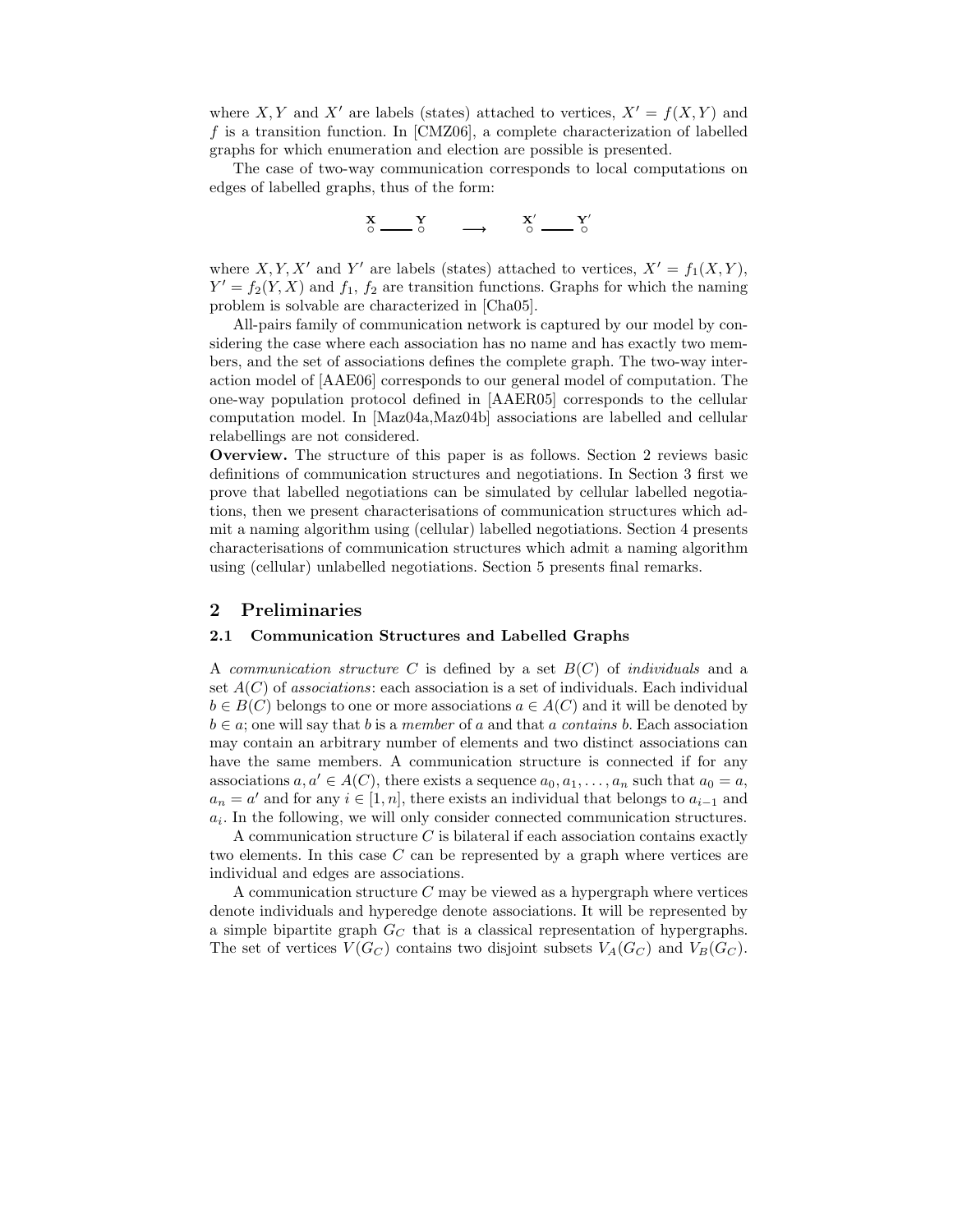Each association a (resp. individual b) of C corresponds to a vertex  $v_a \in V_A(G_C)$ (resp.  $v_b \in V_B(G_C)$ ). If an individual b belongs to an association a, then there is an edge  $\{v_a, v_b\}$  in  $E(G_C)$ . Given a vertex  $v \in V_A(G_C) \cup V_B(G_C)$ ,  $N_{G_C}(v)$ denotes the set of neighbours of  $v \in G_C$ , i.e., the set  $\{v' \mid \{v, v'\} \in E(G_C)\}$ . A graph homomorphism  $\varphi$  from G to G' is a mapping from  $V(G)$  to  $V(G')$  such that if  $\{v, w\} \in E(G)$ , then  $\{\varphi(v), \varphi(w)\} \in E(\widetilde{G}')$ .

We want to extend to communication structures the definitions of coverings, pseudo-coverings and submersions that are used in [Cha05,CM04,CMZ04,GMM04] for graphs, that are bilateral communication structures studied in [Maz04a]. We give a definition of homomorphism between communication structures: it is a generalization of graph homomorphisms.

**Definition 1.** Given two communications structures C and C', a mapping  $\varphi$ from  $B(C)$  to  $B(C')$  and from  $A(C)$  to  $A(C')$  is a homomorphism from  $C$  to  $C'$  if it induces a graph homomorphism of  $G_C$  to  $G_{C'}$  such that for each vertex  $v_a \in V_A(G_C)$ , the following holds: (1)  $|N_{G_C}(v_a)| = |N_{G_{C'}}(\varphi(v_a))|$ , and (2)  $\varphi(N_{G_C}(v_a)) = N_{G_{C'}}(\varphi(v_a)).$ 

Throughout the paper we will consider communication structures where individuals and associations are labelled with labels from a recursive label set L that admits a total order  $\lt_L$ . A labelled communication structure will be denoted by  $\mathbf{C} = (C, \lambda)$  where C is the underlying unlabelled communication structure and where  $\lambda : B(C) \cup A(C) \to L$  is a labelling function. A mapping  $\varphi$  from  $\mathbf{C} = (C, \lambda)$ to  $\mathbf{C}' = (C', \lambda')$  is a homomorphism if  $\varphi$  is a homomorphism from C to C' that preserves the labelling, i.e., for each  $x \in B(C) \cup A(C)$ ,  $\lambda(x) = \lambda'(\varphi(x))$ .

For any set S,  $|S|$  denotes the cardinality of S while  $\mathcal{P}_{fin}(S)$  is the set of finite subsets of S.

#### 2.2 Locally constrained homomorphisms

We now define submersions, coverings and pseudo-coverings of communication structures that are just generalizations of existing definitions for graphs. A communication structure  $\overline{C}$  is a submersion of  $C'$  if there exists a locally surjective homomorphism from  $C$  to  $C'$ .

**Definition 2.** Given two communication structures  $\mathbf{C} = (C, \lambda)$  and  $\mathbf{C}' = (C', \lambda')$ , **C** is a submersion of **C'** via a homomorphism  $\varphi$  if for each vertex  $v_b \in V_B(G_C)$ ,  $\varphi(N_{G_C}(b)) = N_{G_{C'}}(\varphi(b)).$  In this case, we say that  $\varphi$  is a locally surjective  $homomorphism$  from  $C$  to  $C'$ .

In other words, a homomorphism  $\varphi$  from **C** to **C'** is locally surjective if for each individual  $b \in B(C)$ , the associations that contain  $\varphi(b)$  are the images of the associations that contain  $b$ . A communication structure  $C$  will be called submersion-minimal if for any  $C'$  with  $|B(C')| < |B(C)|$ , C is not a submersion.

A communication structure **C** is a covering of  $\mathbb{C}'$  if there exists a locally bijective homomorphism from  $C$  to  $C'$ .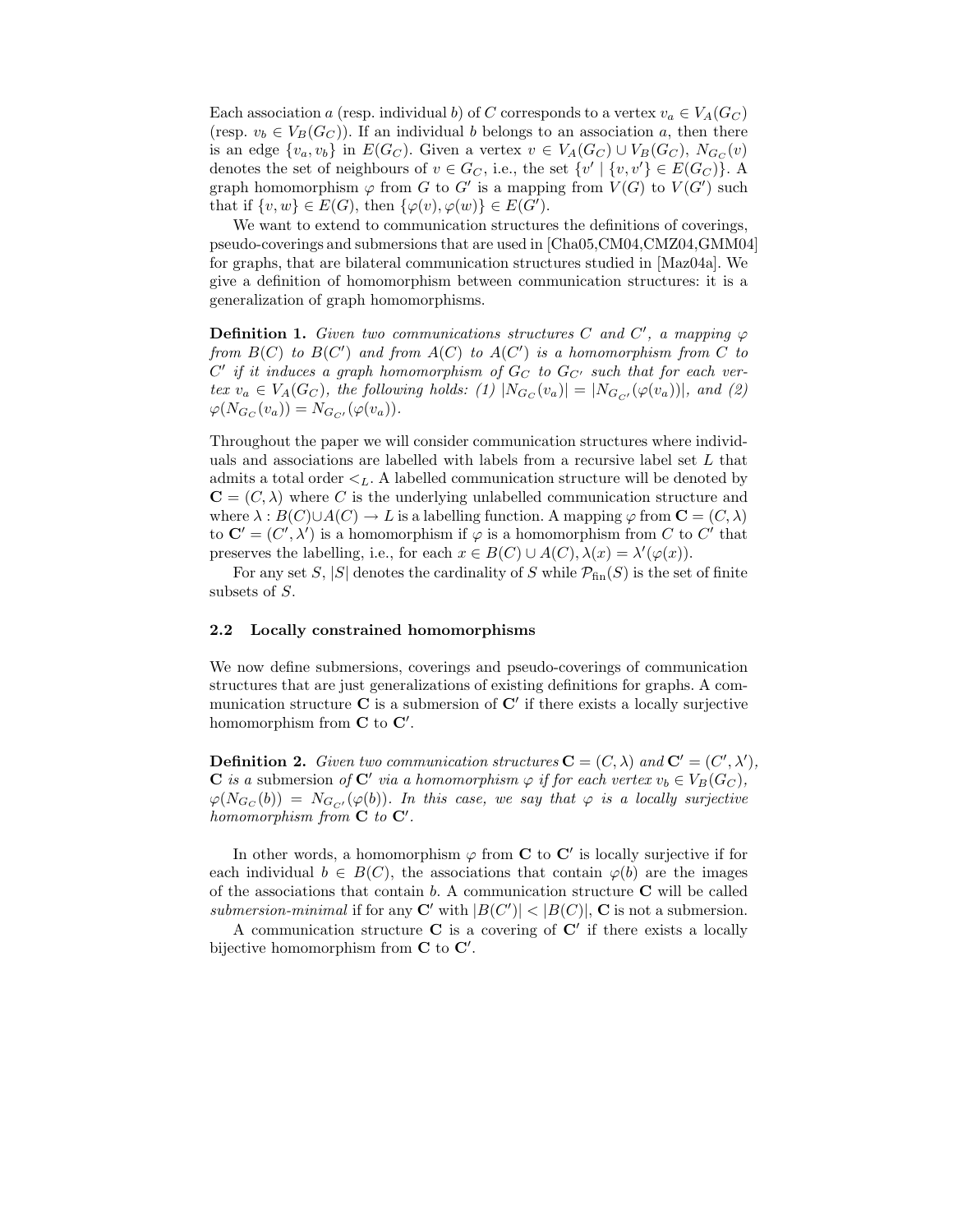**Definition 3.** Given two communication structures  $C$  and  $C'$ ,  $C$  is a covering of  $C'$  via a homomorphism  $\varphi$  if for each vertex  $v_b \in V_B(G_C)$ ,  $|N_{G_C}(v_b)| =$  $|N_{G_{C'}}(\varphi(v_b))|$  and  $\varphi(N_{G_C}(v_b)) = N_{G_{C'}}(\varphi(v_b))$ . In this case, we say that  $\varphi$  is a  $\overline{\text{locally bijective homomorphism from } C}$  to  $C'$ .

In other words, a homomorphism  $\varphi$  from **C** to **C**' is locally bijective if for each individual  $b \in B(C)$   $\varphi$  induces a bijection between the associations that contain b and the associations that contain  $\varphi(b)$ . A communication structure  $\bf{C}$  will be called *covering-minimal* if  $\bf{C}$  is not a covering of any  $\bf{C}'$  such that  $|B(C')| < |B(C)|$ .

We now define pseudo-coverings that generalize pseudo-coverings of graphs introduced in [Cha05].

**Definition 4.** Given two communication structures  $\mathbf{C} = (C, \lambda)$  and  $\mathbf{C}' = (C', \lambda')$ , **C** is a pseudo-covering of **C'** via a homomorphism  $\varphi$  if there exists a subset  $A_0$  of  $A(C)$  such that the communication structure  $\mathbf{C}_0 = (C_0, \lambda_0)$  defined by  $B(C_0) = B(C)$ ,  $A(C_0) = A_0$  and for each  $x \in B(C_0) \cup A(C_0)$ ,  $\lambda_0(x) = \lambda(x)$  is a covering of  $\mathbf{C}'$  via the restriction of  $\varphi$  to  $C_0$ .

A communication structure  $C$  will be called *pseudo-covering-minimal* if  $C$  is not a pseudo-covering of any  $\mathbb{C}'$  such that  $|B(C')| < |B(C)|$ .

Obviously, if a communication structure  $\tilde{C}$  is a covering of  $C'$ , then  $C$  is a pseudo-covering of  $\mathbf{C}'$  and if  $\mathbf{C}$  is a pseudo-covering of  $\mathbf{C}'$ , then  $\mathbf{C}$  is a submersion of  $\mathbf{C}'$ .

#### 2.3 Negotiations and Relabelling Rules

In our models, in one computation step the states of an association and its members are modified according only to their previous states. An algorithm can then be described by a set R of relabelling rules  $r = (\lambda_r, \lambda'_r)$  where  $\lambda_r$  and  $\lambda'_r$ are two labellings of an association. A computation step is then an application of a rule to some association of the communication structure. We will note CRC′ if  $\mathbf{C}'$  can be obtained from  $\mathbf{C}$  by applying a rule of  $\mathcal R$  to some association of C. Obviously, C and C' have the same underlying communication structure  $C$ , only the labelling of the active association is modified. Thus, slightly abusing the notation,  $\mathcal R$  will stand both for a set of rules and the induced relabelling relation over labelled communication structure. The transitive closure of such a relabelling relation is noted  $\mathcal{R}^*$ . Computations using uniquely this type of relabelling rules are called in our paper negotiations.

The relation  $\mathcal R$  is called *noetherian* on a communication structure C if there is no infinite relabelling sequence  $C_0 \mathcal{R} C_1 \mathcal{R} \dots$  with  $C_0 = C$ . The relation  $\mathcal R$  is noetherian if it is noetherian on each communication structure. Clearly, noetherian relations code always terminating algorithms.

An algorithm encoded with such computation rules is a distributed algorithm in the sense that two computation steps can be applied simultaneously to two distinct associations, provided that no individual belongs to both of associations.

In the following, we will consider four different models of negotiations. The most general model described above is called labelled negotiations. We will also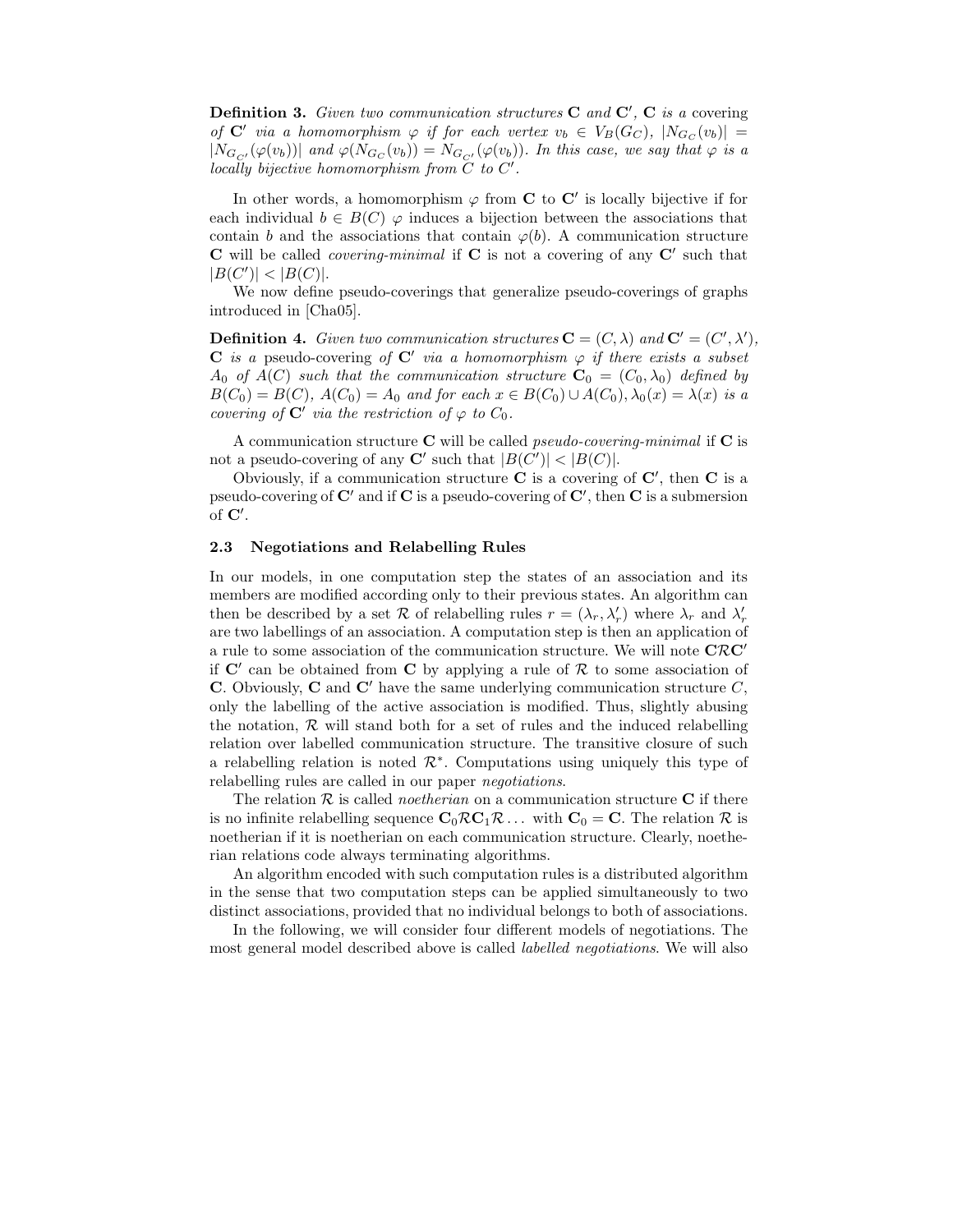deal with communication structures where the associations cannot be labelled, this model will be called unlabelled negotiations. We will also consider models where in one computation step, the label of at most one member can be modified, i.e., in one computation step, one member modifies its label and the label of an association it belongs to (if associations can be labelled) according to the labels of all the members of this association and to the label of the association (if the associations can be labelled). When the associations can be labelled, the model corresponding to this kind of computation steps will be called *cellular* labelled negotiations and when the associations cannot be labelled, it will be called cellular unlabelled negotiations.

Given a terminating algorithm  $A$  using labels in a set  $L$ , one will say that an algorithm  $A'$  using labels in a set  $L'$  simulates  $A$  if there exists a mapping  $\pi: L^{\prime} \to L$  such that for any communication structure **C**, each execution of  $\mathcal{A}^{\prime}$ on C terminates and for each execution of  $\mathcal{A}'$  on C with a final labelling  $\lambda'$ , there exists an execution of  $\mathcal A$  on  $\mathbf C$  with a final labelling  $\lambda$  on  $\mathbf C$ , such that for each  $x \in B(C) \cup A(C)$ ,  $\pi(\lambda'(x)) = \lambda(x)$ . It is obvious that any algorithm using cellular labelled negotiations is an algorithm that uses labelled negotiations; in fact, cellular labelled negotiations have the same computational power as labelled negotiations:

**Proposition 1.** Any algorithm A using labelled negotiations can be simulated by an algorithm  $A'$  that uses cellular labelled negotiations.

In the following, we say that an algorithm  $A$  has the termination detection property if for any execution of A on C, there exists an individual  $b \in B(C)$ that can detect locally (according only to its state) that the computation is over, i.e., that each individual has computed its final value.

An algorithm will be described by a recursive set of rules of the form  $(\lambda_r, \lambda'_r)$ . We can see each rule  $r$  as a couple of two multisets :

 $({\{\lambda_{r,0}, \lambda_{r,1}, \ldots, \lambda_{r,k}\}, {\{\lambda'_{r,0}, \lambda'_{r,1}, \ldots, \lambda'_{r,k}\}\}}).$ 

We can apply  $r$  to an association  $a$  if  $a$  has  $k$  members, if the label of  $a$  (if available) is  $\lambda_{r,0}$  and if the multisets of labels  $\{\lambda(b) | b \in a\}$  is equal to  $\{\{\lambda_{r,1},\ldots,\lambda_{r,k}\}\}\.$  In this case, the label of a becomes  $\lambda'_{r,0}$  and the label of each member of a labelled by  $\lambda_{r,i}$  becomes  $\lambda'_{r,i}$ . In the case of cellular negotiations, for each  $i > 1$ , we should have  $\lambda'_{r,i} = \lambda_{r,i}$ .

When we want to describe a set of rules that do not depend on the size of the association a, we will write the precondition as a logical formula that the labels of a and its members must satisfy to apply the rule. Then we describe the new labels of a and of each member of a. This description enables to encode an infinite number of relabelling rules (one for each size of association) in a finite way.

#### 2.4 Impossibility Result

The following lemma exhibits a strong link between homomorphisms and negotiations. This is a counterpart of the lifting lemma of Angluin [Ang80] adapted to communication structure homomorphisms.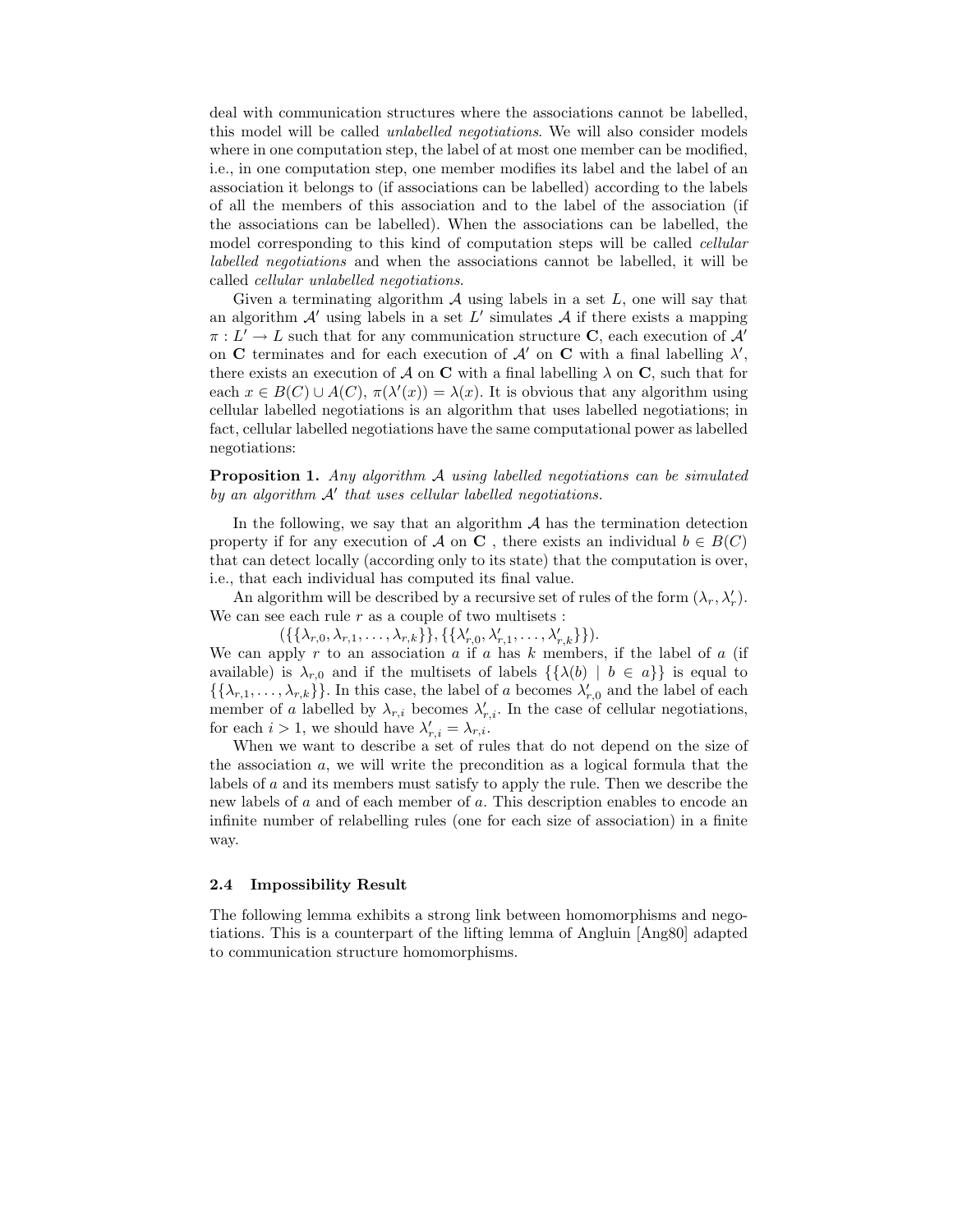**Lemma 1 (Lifting Lemma).** Let  $\mathcal{R}$  be a relabelling relation corresponding to an algorithm using labelled negotiations (resp. unlabelled negotiations, cellular unlabelled negotiations) and let  $C_1$  be a covering (resp. pseudo-covering, submersion) of  $C_2$ . If  $C_2 \mathcal{R}^* C_2'$ , then there exists  $C_1'$  such that  $C_1 \mathcal{R}^* C_1'$  and  $C_1'$  is a covering (resp. pseudo-covering, submersion) of  $C_2'$ .

Consequently, there cannot exist a naming algorithm  $A$  using labelled negotiations (resp. unlabelled negotiations, cellular unlabelled negotiations) on a communication structure  $C_1$  that is not covering-minimal (resp. pseudo-coveringminimal, submersion-minimal). Indeed, if  $C_1$  is a covering (resp. pseudo-covering, submersion) of  $\mathbb{C}_2$  with  $|B(C_2)| < |B(C_1)|$ , consider a terminating execution  $\rho$  of  ${\cal A}$  on  ${\bf C}_2$  that leads to a final configuration  ${\bf C}_2'$ . From Lemma 1, one can construct a terminating execution on  $\mathbf{C}_1$  from  $\rho$  that leads to a final configuration  $\mathbf{C}'_1$  that is a covering (resp. pseudo-covering, submersion) of  $\mathbb{C}'_2$ . Consequently, there exists an individual in  $\mathbb{C}'_2$  whose label appears at least twice in  $\mathbb{C}'_1$ : individuals do not have unique identities in  $\mathbf{C}'_1$ .

# 3 (Cellular) Labelled Negotiations

In this section, we give a characterization of communication structures where we can solve the naming problem using cellular labelled negotiations or labelled negotiations. We give a naming algorithm using labelled negotiations that solves the enumeration problem on any communication structure  $C$  that is coveringminimal.

Each individual b (resp. association a) attempts to get a number between  $1$ and  $|B(C)|$  (resp.  $|A(C)|$ ). Each individual (resp. association) chooses a number and collects the numbers of the associations it belongs to (resp. the numbers of its members) to construct its *local view*. Then, each individual and each association broadcasts its number with its label and its local view. If some individual b (resp. an association  $a$ ) detects that there exists another individual  $b'$  (resp. another association  $a'$ ) with the same number, then it compares its label and its local view with the label and the local view of its opponent. If the label or the local view of b is "weaker", then b chooses a new number and broadcasts it again. At the end of the computation, each individual and each association will have a unique number if the communication structure is covering-minimal.

**Labels.** Consider a communication structure  $C = (C, \lambda)$  with an initial labelling  $\lambda: B(C) \cup A(C) \to L$ . During the computation each individual  $b \in B(C)$  will acquire new labels of the form  $(\lambda(b), n(b), N(b), M(b), S(b))$  and each association  $a \in A(C)$  will get labels of the form  $(\lambda(a), m(a), P(a))$  where:

- the first component  $\lambda(b)$  (resp.  $\lambda(a)$ ) is just the initial label (and thus remains fixed during the computation),
- $n(b) \in \mathbb{N}$  (resp.  $m(a) \in \mathbb{N}$ ) is the current *identity number* of b (resp. a) computed by the algorithm,
- $-V(b) \in \mathcal{P}_{fin}(\mathbb{N})$  (resp.  $P(a) \in \mathcal{P}_{fin}(\mathbb{N})$ ) is the local view of b (resp. a). Intuitively, the algorithm will try to update the current view in such a way that  $N(b)$  (resp.  $P(a)$ ) will consist of the current identities of the associations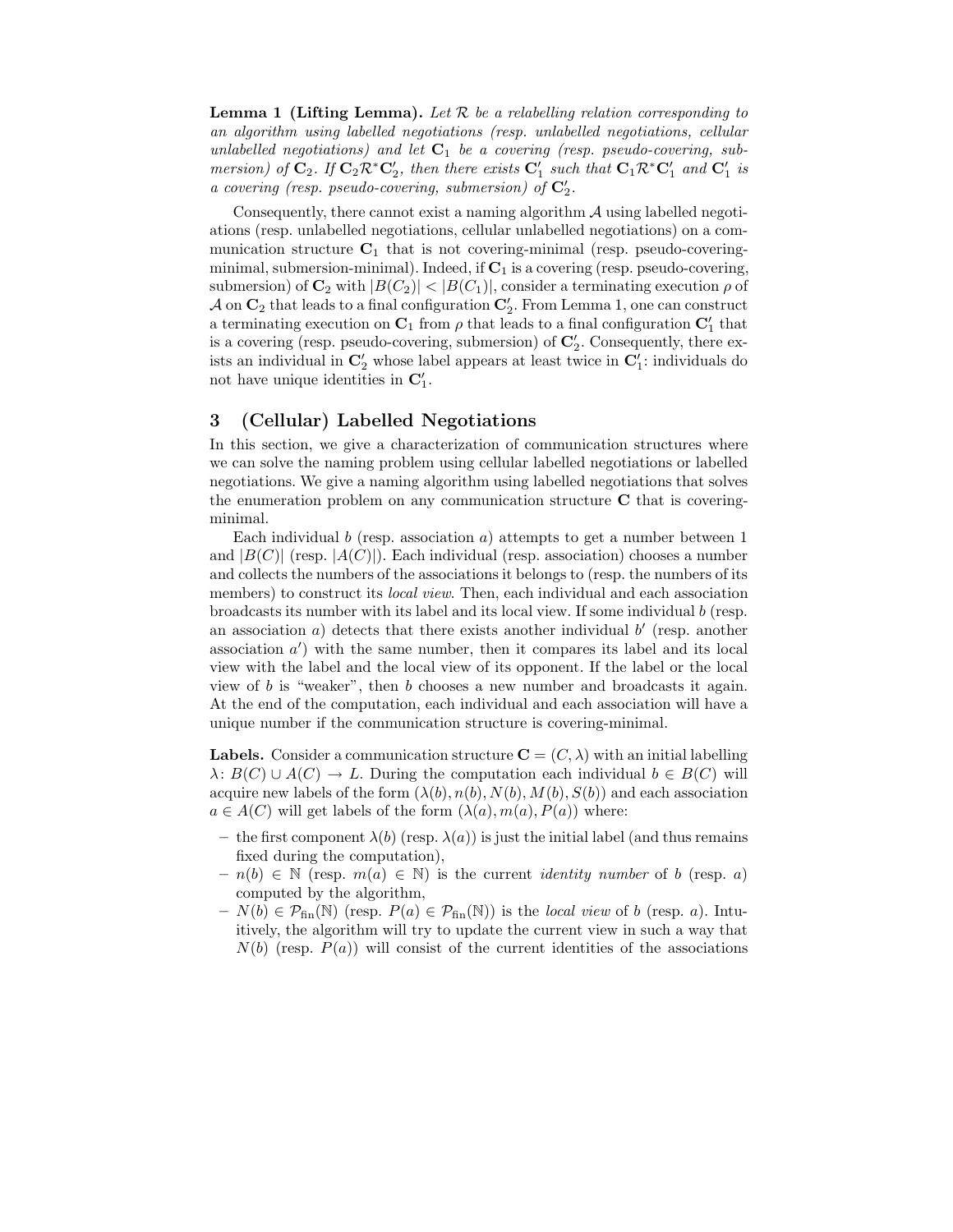that contains b (resp. of the members of a). Therefore  $N(b)$  (resp.  $P(a)$ ) will be always a finite (possibly empty) set of integers,

- $M(b) \subseteq \mathbb{N} \times L \times \mathcal{P}_{fin}(\mathbb{N})$  is the current *individual-mailbox* of b. It contains the whole information about individuals received by b during the computation.
- $S(b) \subseteq N \times L \times \mathcal{P}_{fin}(N)$  is the current association-mailbox of b. It contains the whole information about associations received by b during the computation.

The fundamental property of the algorithm is based on a total order on the set  $\mathcal{P}_{fin}(\mathbb{N})$  of local views, as defined by Mazurkiewicz [Maz97]. Consider two sets  $N_1, N_2$  of integers. Suppose that  $N_1 \neq N_2$ . Then  $N_1 \prec_1 N_2$  if the maximal element of the symmetric difference  $N_1 \triangle N_2 = (N_1 \setminus N_2) \cup (N_2 \setminus N_1)$  belongs to  $N_2$ . Note that in particular the empty set is minimal for  $\prec_1$ . If  $N(b) \prec_1 N(b')$ then we say that the local view  $N(b')$  of b' is stronger than the one of b (and  $N(b)$  is weaker than  $N(b')$ ). We extend  $\prec_1$  to a total order on  $L \times \mathcal{P}_{fin}(\mathbb{N})$ :  $(\ell, N) \prec_1 (\ell', N')$  if either  $\ell' \leq_L \ell'$  or  $(\ell = \ell'$  and  $N \prec_1 N'$ ). We will also use the reflexive closure  $\preceq_1$  of  $\prec_1$ .

Labelled negotiations rules. We describe here the relabelling rules that define the enumeration algorithm. First of all, to launch the algorithm there is a special initial rule  $\mathcal{R}_0$  that just extends the initial label  $\lambda(b)$  (resp.  $\lambda(a)$ ) of each individual b (resp. association a) to  $(\lambda(b), 0, \emptyset, \emptyset, \emptyset)$  (resp.  $(\lambda(a), 0, \emptyset)$ ). The label of an association  $a$  (resp. a member  $b$  of  $a$ ) obtained by the application of a rule to a is denoted  $(\lambda(a), m'(a), P'(a))$  (resp.  $(\lambda(b), n'(b), N'(b), M'(b), S'(b))$ ).

The first rule  $\mathcal{R}_1$  enables to update the mailboxes of all the individuals that belongs to a same association.

 $\mathcal{R}_1$  : if  $\exists b, b' \in a, M(b) \neq M(b')$  or  $S(b) \neq S(b')$  then  $\forall b \in a, M'(b) := \begin{bmatrix} \end{bmatrix}$ b∈a  $M(b)$  and  $S'(b) := \begin{bmatrix} \end{bmatrix}$ b∈a  $S(b)$  ;

The second rule  $\mathcal{R}_2$  does not involve any synchronisation. It enables an individual b to change its identity if its current identity number  $n(b)$  is 0 or if it knows that there exists another individual with the same number and a stronger label or a stronger local view.

$$
R_2: \nif n(b) = 0 or ∃(n(b), l, N) ∈ M(b) such that (λ(b), N(b)) 1 (l, N) then\n
$$
n'(b) := 1 + max{n' | (n', l', N') ∈ M(b)};\nM'(b) := M(b) ∪ { (n'(b), λ(b), N(b))};
$$
$$

The rules  $\mathcal{R}_3, \mathcal{R}_4, \mathcal{R}_5$  are designed such that one can apply one of these rules to some association a only if one cannot apply the preceding ones to a. The third rule enables an individual  $b_0$  to modify its identity if it belongs to some association a such that there exists another individual  $b_1 \in a$  with the same number, the same label and the same local view.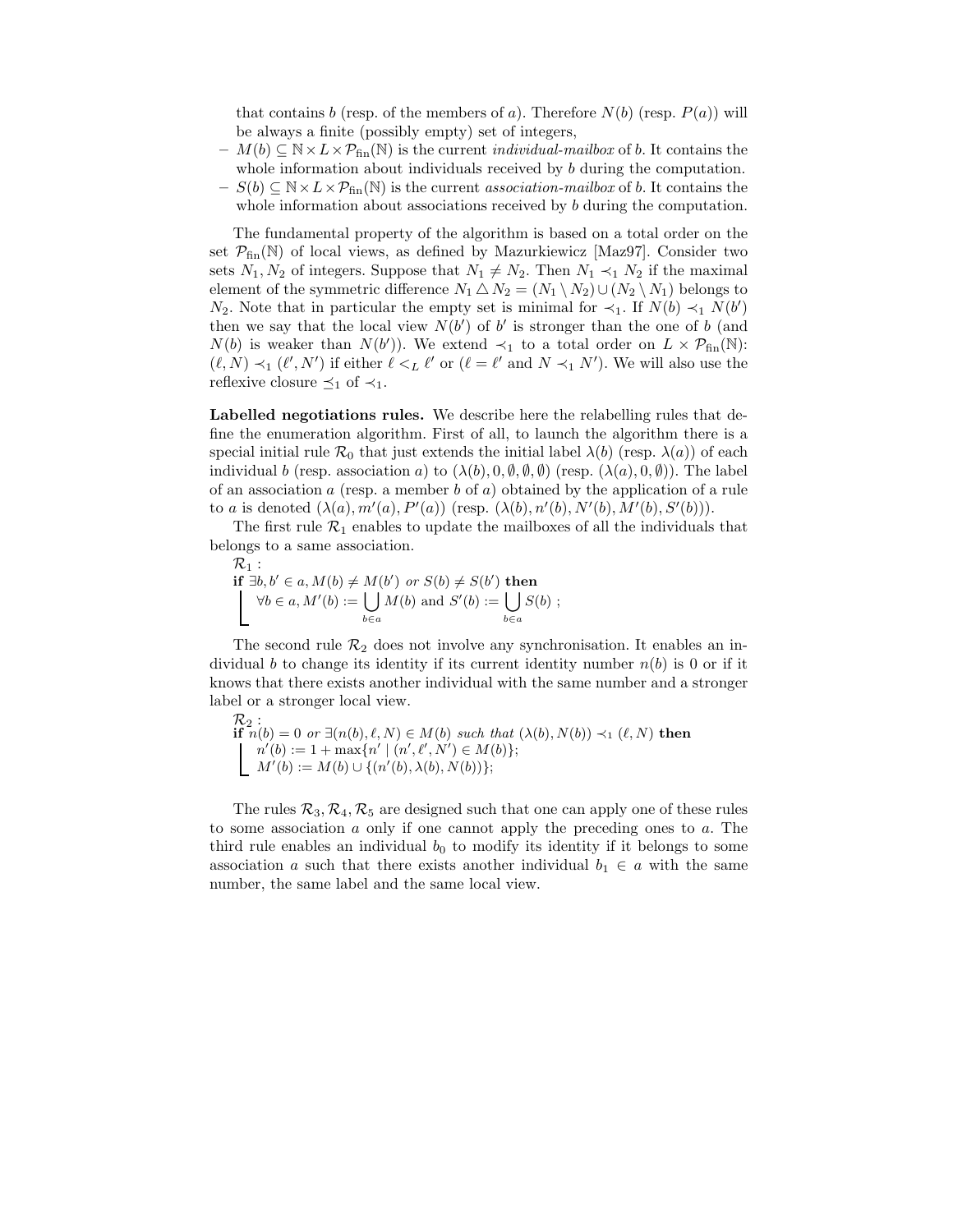$\mathcal{R}_3$ :<br>if  $\forall b, b' \in a, M(b) = M(b')$  and  $S(b) = S(b')$  and  $\forall b \in a, n(b) \neq 0$  and  $\forall (n(b), \ell, N) \in M(b), (\ell, N) \preceq_1 (\lambda(b), N(b))$  and  $\exists b_0, b_1 \in a$  such that  $n(b_0) = n(b_1)$ then  $n'(b_0) := 1 + \max\{n' \mid (n', \ell', N') \in M(b_0)\};$ 

 $M'(b_0) := M(b_0) \cup \{(n'(b_0), \lambda(b_0), N(b_0))\};$ 

The fourth rule is the counterpart for associations of the second rule. It enables to modify the identity of an association a if the current identity number  $m(a)$  is 0 or if there exists another association with the same number and a stronger label or a stronger local view. When this rule is applied to  $a$ , the local view of the members of a is updated.

 $\mathcal{R}_4$  : if  $\forall b, b' \in a, M(b) = M(b'), S(b) = S(b')$  and  $n(b) \neq n(b'),$  $\forall b \in a, n(b) \neq 0 \text{ and } \forall (n(b), \ell, N) \in M(b), (\ell, N) \preceq_1 (\lambda(b), N(b))$ and  $m(a) = 0$  or  $\exists (m(a), \ell, P) \in S(b)$  such that  $(\lambda(a), P(a)) \prec_1 (\ell, P)$  then  $m'(a) := 1 + \max\{m' \mid (m', \ell', P') \in M(b)\};$  $P'(a) := \{n(b) | b \in a\};$  $\forall b \in a, N'(b) := N(b) \setminus \{m(a)\} \cup \{m'(a)\};$  $\forall b \in a, M'(b) := M(b) \cup \{(n(b'), \lambda(b'), N'(b')) \mid b' \in a\};$  $\forall b \in a, S'(b) := S(b) \cup \{(m'(a), \lambda(a), P'(a))\}\};$ 

The last rule enables to update the local view of an association.  $\mathcal{R}_5$ :

if  $\forall b, b' \in a, M(b) = M(b'), S(b) = S(b')$  and  $n(b) \neq n(b')$ and  $\forall b \in a, n(b) \neq 0$  and  $\forall (n(b), \ell, N) \in M(b), (\ell, N) \preceq_1 (\lambda(b), N(b))$ and  $p(a) \neq 0$  and  $\forall (m(a), \ell, P) \in S(b), (\ell, P) \preceq_1 (\lambda(a), P(a))$ and  $\exists b_0 \in a$  such that  $n(b_0) \notin P(a)$  then  $P'(a) := \{n(b) | b \in a\};$  $\forall b \in a, S'(b) := S(b) \cup \{(m(a), \lambda(a), P(a))\}\};$ 

Any execution of the algorithm satisfies monotonicity properties. Any run  $\rho$ of the algorithm on a labelled communication structure  $\mathbf{C} = (C, \lambda)$  terminates and yields a final labelling  $(\lambda, n_{\rho}, N_{\rho}, M_{\rho}, S_{\rho})$  of individuals and a final labelling  $(\lambda, m_o, P_o)$  of associations.

The mapping defined by  $n_{\rho}$  and  $m_{\rho}$  is a locally bijective homomorphism from C to  $\mathbf{C}'_{\rho}$ . Consequently, if  $\mathbf{C}$  is covering-minimal, it implies that in the final configuration,  $\{n_{\rho}(b) \mid b \in B(C)\} = [1, |B(C)|]$ . From Lemma 1 and Proposition 1, we get the following theorem.

**Theorem 1.** For every communication structure  $C$ , there exists a naming algorithm for  $C$  using (cellular) labelled negotiations if and only if  $C$  is coveringminimal.

Suppose that all the individuals initially know  $|B(C)|$ , then the termination detection of the algorithm is possible on a covering-minimal communication structure C. Indeed, once an individual gets the identity number  $|B(C)|$ , it knows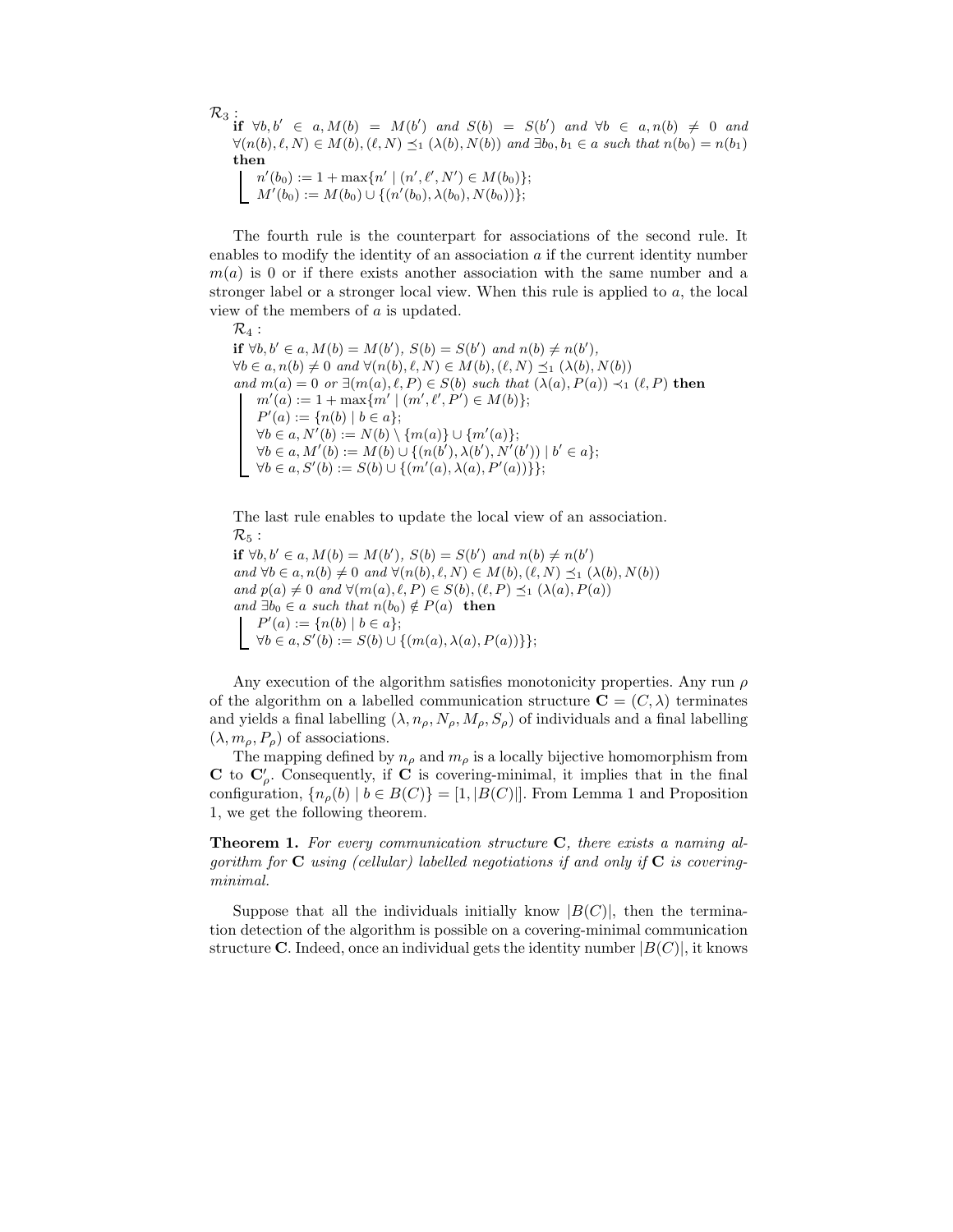that all the individuals have different identity numbers that will not change any more.

## 4 (Cellular) Unlabelled Negotiations

We now consider unlabelled negotiations and cellular unlabelled negotiations. We give characterizations of communication structures where we can solve the naming problem using these two kinds of negotiations. A corollary of these characterizations is that unlabelled negotiations have a strictly greater computational power than cellular unlabelled negotiations.

#### 4.1 Cellular Unlabelled Negotiations

The algorithm uses the same ideas as the algorithm of the previous section. The main difficulty is to achieve to update correctly the local view of the individuals.

Consider a communication structure  $C = (C, \lambda)$  with an initial labelling  $\lambda: B(C) \to L$ . During the computation each individual  $b \in B(C)$  will acquire new labels of the form  $(\lambda(b), n(b), N(b), M(b))$  where:

- $n(b) \in \mathbb{N}$  is the identity number of b.
- $N(b) \in \mathcal{P}_{fin}(\mathcal{P}_{fin}(\mathbb{N}))$  is the local view of b. Intuitively, the algorithm will try to update the local view of b such that  $N(b)$  contains a set  $\{n(b') \mid b' \in a\}$ for each association a that contains b.
- $M(b)$  is the mailbox of b and it contains the whole information the individual b has about the network.

We also need to define a total order on local views. We will just generalize the order defined above. Consider two sets  $N_1, N_2$  whose elements are some sets of integers ordered by  $\prec_1$ . Suppose that  $N_1 \neq N_2$ . Then  $N_1 \prec_2 N_2$  if the maximal element for  $\prec_1$  of the symmetric difference  $N_1 \triangle N_2 = (N_1 \setminus N_2) \cup (N_2 \setminus N_1)$  belongs to N<sub>2</sub>. Again, we extend  $\prec_2$  to a total order on  $L \times \mathcal{P}_{fin}(\mathcal{P}_{fin}(\mathbb{N}))$ :  $(\ell, N) \prec_2$  $(\ell', N')$  if either  $\ell <_L \ell'$  or  $(\ell = \ell'$  and  $N \prec_2 N'$ ).

Cellular unlabelled negotiations rules. The label of an individual  $b_0$  after the application of a relabelling rule to an association  $a$  that modifies the state of  $b_0$  is denoted by  $(\lambda(b_0), n'(b_0), N'(b_0), M'(b_0))$ . The three first rules have the same meaning as the three first rules of the algorithm described in the previous section.

 $\mathcal{R}_1$  : if  $\exists b \in a, M(b) \setminus M(b_0) \neq \emptyset$  then  $M'(b_0) := \begin{pmatrix} \end{pmatrix}$ b∈a  $M(b);$ 

 $\mathcal{R}_2$  : if  $n(b_0) = 0$  or  $\exists (n(b_0), \ell, N) \in M(b_0)$  such that  $(\lambda(b_0), N(b_0)) \prec_2 (\ell, N)$  then  $n'(b_0) := 1 + \max\{n' \mid (n', \ell', N') \in M(b_0)\};$  $M'(b_0) := M(b_0) \cup \{(n'(b_0), \lambda(b_0), N(b_0))\};$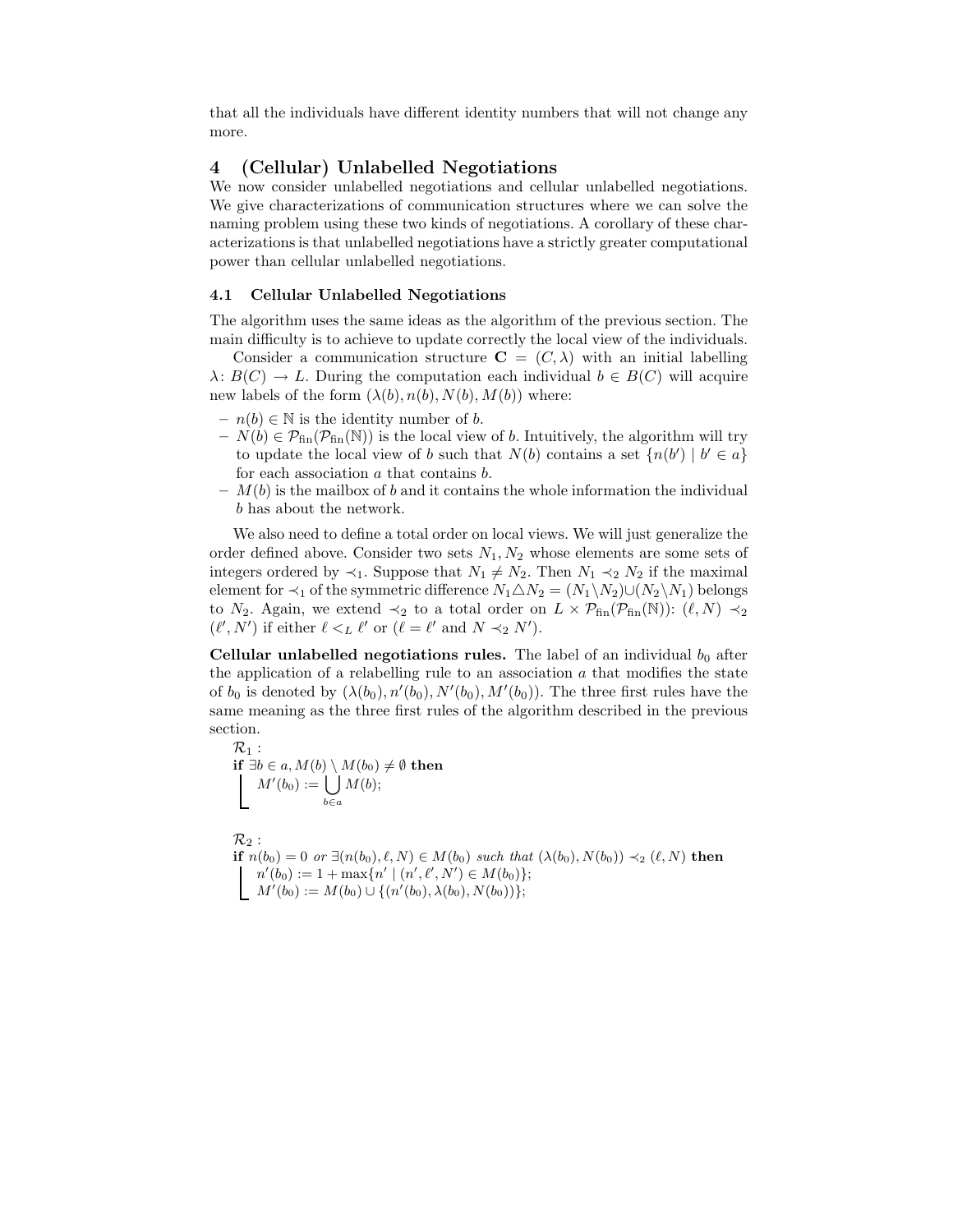$\mathcal{R}_3$  : if  $\forall b, b' \in a, M(b) = M(b'),$  $\forall b \in a, n(b) \neq 0 \text{ and } \forall (n(b), \ell, N) \in M(b), (\ell, N) \preceq_2 (\lambda(b), N(b))$ and  $\exists b \in a, b \neq b_0$  such that  $n(b_0) = n(b)$  then  $n'(b_0) := 1 + \max\{n' \mid (n', \ell', N') \in M(b_0)\};$  $M'(b_0) := M(b_0) \cup \{(n'(b_0), \lambda(b_0), N(b_0))\};$ 

The fourth rule enables an individual b to add the set  $S' = \{n(b') \mid b' \in a\}$  of the current identity numbers of the members of an association a it belongs to. In this case, all the sets S belonging to  $N(b)$  such that  $S \prec_1 S'$  are removed.

The intuitive justification for the deletion of all such  $S$  is the following. Suppose that there exists an association a that contains b such that the set  $S' =$  ${n(b') | b' \in a}$  does not belong to  $N(b)$ . Suppose that there is a computation step that enables to modify the state of  $b$  according to the states of the members of a. Then, since the very purpose of the view  $N(b)$  is to stock the identity numbers of all the members of all the associations it belongs to, we should add  $S'$  to the view  $N(b)$  of b.

If the state of  $\hat{b}$  is modified according to a for the first time, then adding  $S'$  to  $N(b)$  is sufficient. But, it can also be the case that b modified its state according to a in the past and in the meantime another member  $b'$  of a has modified its identity. Then b should not only add  $S'$  to  $N(b)$  but it should remove the old set of identity numbers corresponding to  $\alpha$  from its view. The problem is that  $b$  cannot know which set it should remove from its view. However, since our algorithm ensures that the identity numbers of individuals can only increase, we know that the eventual old set of numbers S is weaker for  $\prec_1$  than S' and consequently, by removing all the  $S \prec_1 S'$ , we are sure to delete all invalid information. Of course, we can also delete legitimate informations from the local view of b. But in this case, b can recover this information by some new applications of  $\mathcal{R}_4$  to the other associations that contain b.

 $\mathcal{R}_4$  : if  $\forall b, b' \in a, M(b) = M(b')$  and  $n(b) \neq n(b')$ ,  $\forall b \in a, n(b) \neq 0 \text{ and } \forall (n(b), \ell, N) \in M(b), (\ell, N) \preceq_2 (\lambda(b), N(b))$ and  $\{n(b') \mid b' \in a\} \notin N(b_0)$  then  $S' := \{ n(b') \mid b' \in a \};$  $N'(b_0) := N(b_0) \setminus \{S \mid S \prec_1 S' \} \cup \{S'\};$  $M'(b_0) := M(b_0) \cup \{(n(b_0), \lambda(b_0), N'(b_0))\};$ 

Properties. The algorithm we described has the same interesting properties as the one described in Section 3. And from Lemma 1, we get:

**Theorem 2.** For every communication structure  $C$ , there exists a naming algorithm for  $C$  using cellular unlabelled negotiations if and only if  $C$  is submersionminimal.

Again, if the individuals initially know  $|B(C)|$ , then the termination detection of the algorithm is possible in a submersion-minimal communication structure: once an individual gets the number  $|B(C)|$ , it knows that each individual has a unique number that will not change any more.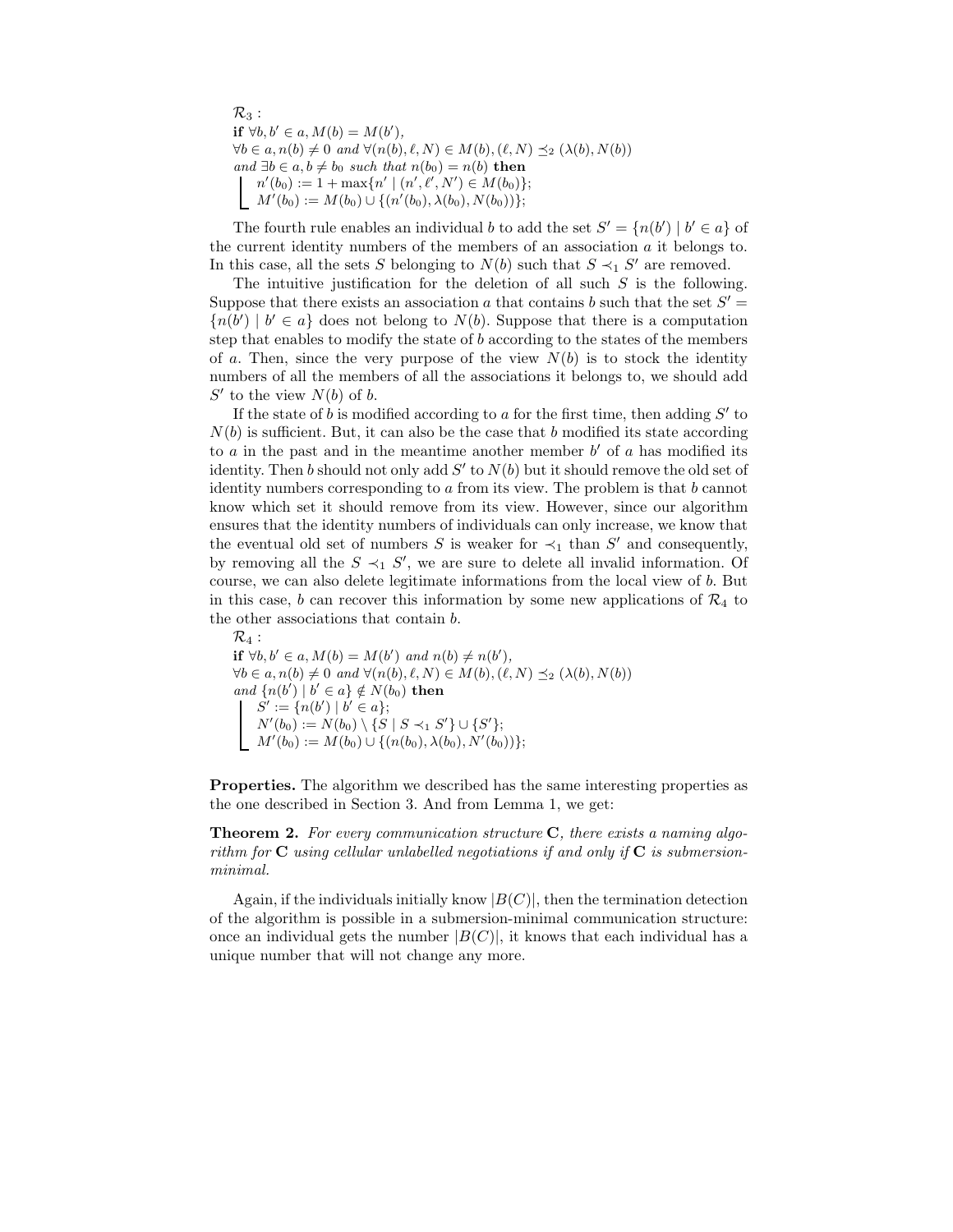#### 4.2 Unlabelled Negotiations

We add time-stamps to local views in order to obtain a pseudo-covering with the final labelling. Consider a communication structure  $\mathbf{C} = (C, \lambda)$  with an initial labelling  $\lambda: B(C) \to L$ . Here again, each individual  $b \in B(C)$  will acquire new labels of the form  $(\lambda(b), n(b), N(b), M(b))$  where:

- $n(b) \in \mathbb{N}$  is the identity number of b.
- $N(b) \in \mathcal{P}_{fin}(\mathcal{P}_{fin}(\mathbb{N}) \times \mathbb{N})$  is the local view of b. Intuitively, the algorithm will try to update the local view of b such that  $N(b)$  contains a set  $\{n(b') \mid b' \in a\}$ for each association  $a$  that contains  $b$ . Moreover, a time-stamp  $o$  will be associated to each of these sets in order to enable an individual, when it is possible, to detect if it belongs to different associations whose members have the same numbers.
- $M(b)$  is the mailbox of b and it contains the whole information the individual b has about the network.

Again, we need a total order on local views. Consider two sets  $N_1, N_2$  whose elements are some pairs  $(S, o)$  where  $o \in \mathbb{N}$  and  $S \in \mathcal{P}_{fin}(\mathbb{N})$ . Given two elements  $(S, o)$  and  $(S', o')$ , one will generalize  $\prec_1$  to say that  $(S, o) \prec_1 (S', o')$  if  $S \prec_1$ S' or if  $S = \overline{S'}$  and  $o < o'$ . We now define a new order  $\prec_3$  for elements of  $\mathcal{P}_{fin}(\mathcal{P}_{fin}(\mathbb{N}) \times \mathbb{N})$ . We say that  $N_1 \prec_3 N_2$  if the maximal element for  $\prec_1$  of the symmetric difference  $N_1 \triangle N_2 = (N_1 \setminus N_2) \cup (N_2 \setminus N_1)$  belongs to  $N_2$ . Again, we extend  $\prec_3$  to a total order on  $L \times \mathcal{P}_{fin}(\mathcal{P}_{fin}(\mathbb{N}))$ :  $(\ell, N) \prec_3 (\ell', N')$  if either  $\ell <_L \ell'$  or  $(\ell = \ell'$  and  $N \prec_3 N'$ ).

Unlabelled negotiations rules. The label of an individual  $b$  after the application of a relabelling rule to an association  $a$  that contains  $b$  is denoted by  $(\lambda(b), n'(b), N'(b), M'(\tilde{b}))$ . The three first rules have the same meaning as the three first rules of the algorithms described above.

$$
\mathcal{R}_1: \text{if } \exists b, b' \in a, M(b) \neq M(b') \text{ then} \\ \downarrow \forall b \in a, M'(b) := \bigcup_{b \in a} M(b);
$$

 $\mathcal{R}_2$ : if  $n(b) = 0$  or  $\exists (n(b), \ell, N) \in M(b)$  such that  $(\lambda(b), N(b)) \prec_{3} (\ell, N)$  then  $n'(b) := 1 + \max\{n' \mid (n', \ell', N') \in M(b)\};$  $M'(b) := M(b) \cup \{(n'(b), \lambda(b), N(b))\};$ 

 $\mathcal{R}_3$  :

if  $\forall b, b' \in a, M(b) = M(b')$ and  $\forall b \in a, n(b) \neq 0$  and  $\forall (n(b), \ell, N) \in M(b), (\ell, N) \preceq_{3} (\lambda(b), N(b))$ and  $\exists b_0, b_1 \in a$  such that  $n(b_0) = n(b_1)$  then  $n'(b_0) := 1 + \max\{n' \mid (n', \ell', N') \in M(b_0)\};$  $M'(b_0) := M(b_0) \cup \{(n'(b_0), \lambda(b_0), N(b_0))\};$ 

The fourth rule enables to update the local views of all the members of an association in one computation step. This rule can be applied to some association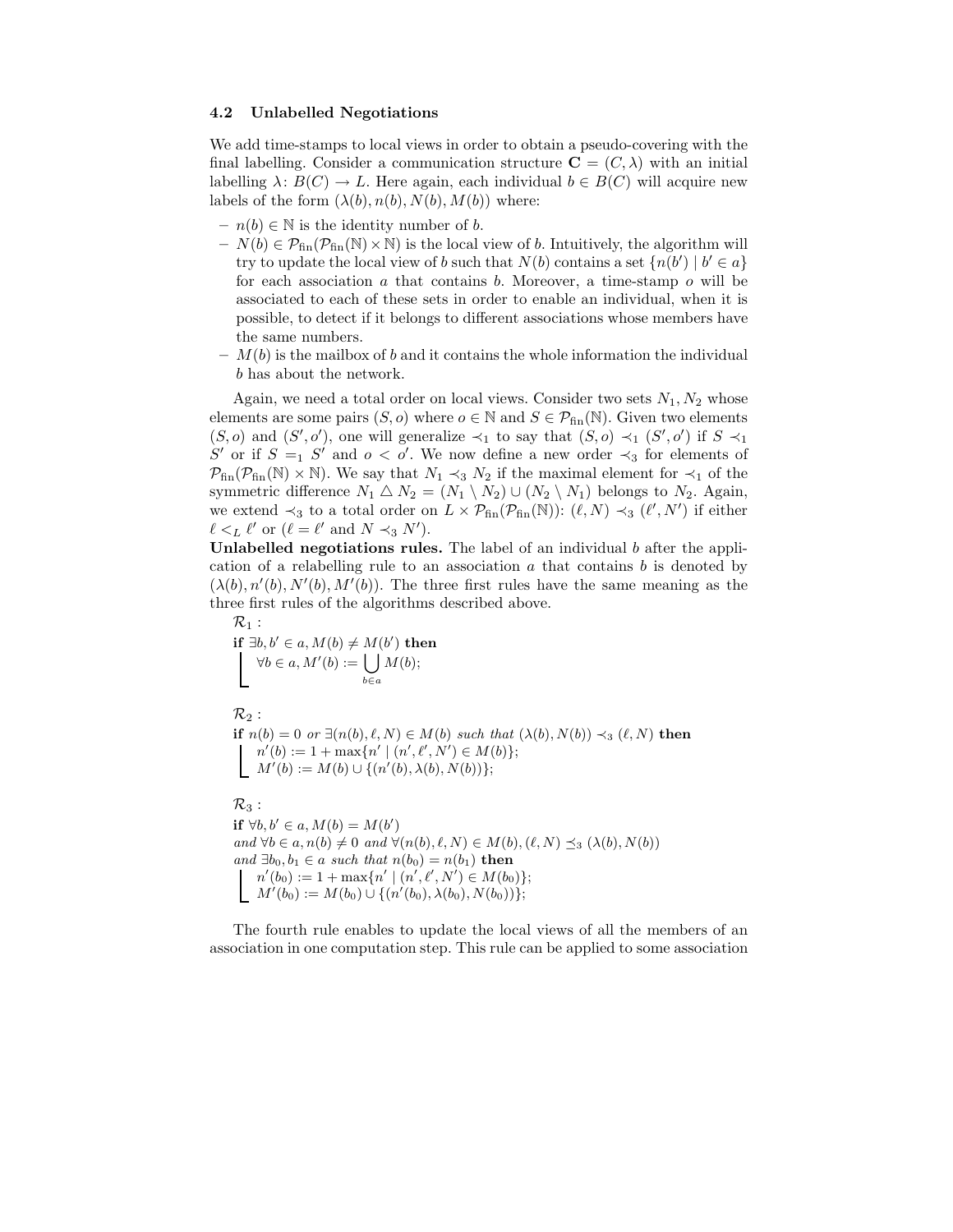a only if the preceding ones cannot be applied to a. One can apply this rule to a if there does not exists any time-stamp o such that for each  $b \in a$ ,  $(o, \{n(b') \mid b' \in a\})$ a}) belongs to  $N(b)$ . When the rule is applied, a new time-stamp o' is generated and  $(o', \{n(b') \mid b' \in a\})$  is added to  $N(b)$  for each  $b \in a$ . For the same reasons as in Section 4.1, each time we add an element  $(S', o')$  in  $N(b)$ , we remove all the elements of  $N(b)$  that are smaller than  $(S', o')$  for  $\prec_1$ .

 $\mathcal{R}_4$  : if  $\forall b, b' \in a, M(b) = M(b')$  and  $n(b) \neq n(b')$ and  $\forall b \in a, n(b) \neq 0$  and  $\forall (n(b), \ell, N) \in M(b), (\ell, N) \preceq_{3} (\lambda(b), N(b))$ and  $\nexists o \text{ such that } \forall b \in a, (\{n(b') \mid b' \in a\}, o) \in N(b) \text{ then}$  $o' := 1 + \max\{o \mid \exists b \in a, \exists (S, o) \in N(b)\};$  $S' := \{n(b) | b \in a\};$  $\forall b \in a, N'(b) := N(b) \setminus \{(S, o) \mid (S, o) \prec_1 (S', o')\} \cup \{(S', o')\};$  $\forall b \in a, M'(b) := M(b) \cup \{(n(b'), \lambda(b'), N'(b')) \mid b' \in a\};$ 

Properties. The algorithm we described has the same interesting properties as the ones described in Sections 3 and 4.1. Finally, we have:

Theorem 3. For every communication structure C, there exists a naming algorithm for  $C$  using unlabelled negotiations if and only if  $C$  is pseudo-coveringminimal.

Again, if the individuals initially know  $|B(C)|$ , then the termination detection of the algorithm is possible in a pseudo-covering-minimal communication structure: once an individual gets the number  $|B(C)|$ , it knows that each individual has a unique number that will not change any more.

## 5 Final Remarks

The homomorphisms we introduced generalize locally constrained graph homomorphisms. These graph homomorphisms have already been studied in the literature [BV02,Rei32] and one can wonder how the combinatorial properties satisfied by graph homomorphisms can be generalized to homomorphisms of communication structures. Locally constrained graph homomorphisms have also been studied from the complexity point of view [FP05,KPT98]. In particular, it has been shown in [CP06] that it is co-NP-complete to decide whether a graph admits a naming algorithm in the models studied in [Cha05,CM04,CMZ04,Maz04a]. An interesting corollary of this result is the following : The problems that ask whether a given communication structure  $C$  admits a naming algorithm using labelled negotiations, cellular labelled negotiations, unlabelled negotiations, cellular unlabelled negotiations respectively, are co-NP-complete.

## References

[AAD<sup>+</sup>04] D. Angluin, J. Aspnes, Z. Diamadi, M.J. Fischer, and R. Peralta. Computation in networks of passively mobile finite-state sensors. In Proc. of the 23rd Annual ACM Symposium on Principles of Distributed Computing (PODC 2004), pages 290–299. ACM press, 2004.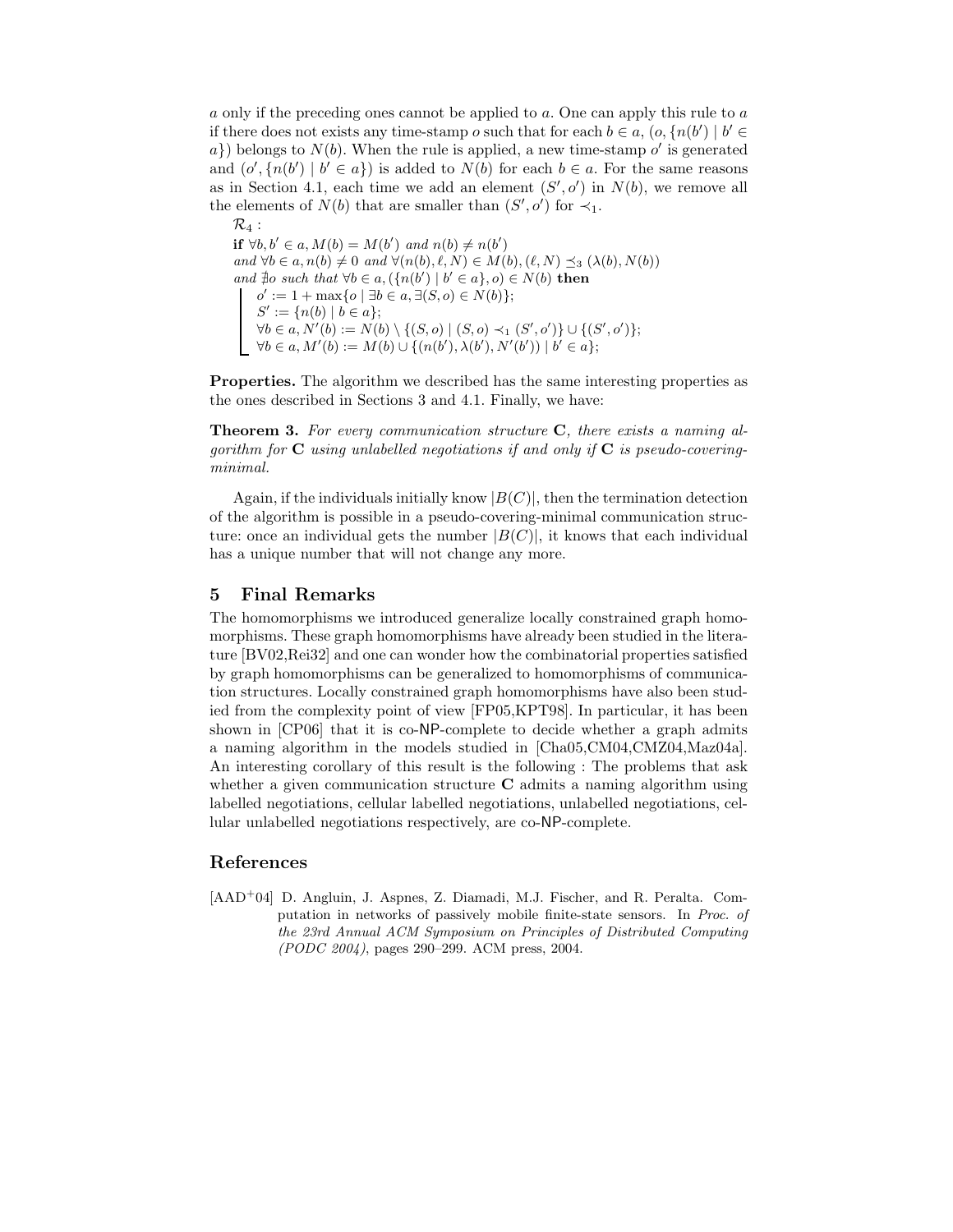- [AAE06] D. Angluin, J. Aspnes, and D. Eisenstat. Stably computable predicates are semilinear. In Proc. of the 25th annual ACM symposium on Principles of distributed computing (PODC 2006), pages 292–299. ACM Press, 2006.
- [AAER05] D. Angluin, J. Aspnes, D. Eisenstat, and E. Ruppert. On the power of anonymous one-way communication. In Proc. of the 9th International Conference on Principles of Distributed Systems (OPODIS 2005), pages 307– 318, 2005.
- [Ang80] D. Angluin. Local and global properties in networks of processors. In Proc. of the 12th Symposium on Theory of Computing (STOC 1980), pages 82–93, 1980.
- [BCG<sup>+</sup>96] P. Boldi, B. Codenotti, P. Gemmell, S. Shammah, J. Simon, and S. Vigna. Symmetry breaking in anonymous networks: characterizations. In Proc. of the 4th Israeli Symposium on Theory of Computing and Systems (ISTCS 1996), pages 16–26. IEEE Press, 1996.
- [BV01] P. Boldi and S. Vigna. An effective characterization of computability in anonymous networks. In Proc. of Distributed Computing, 15th International Conference (DISC 2001), volume 2180 of Lecture Notes in Computer Science, pages 33–47. Springer-Verlag, 2001.
- [BV02] P. Boldi and S. Vigna. Fibrations of graphs. Discrete Mathematics, 243(1- 3):21–66, 2002.
- [Cha05] J. Chalopin. Local computations on closed unlabelled edges: the election problem and the naming problem. In Proc. of the 31st Conference on Current Trends in Theory and Practice of Informatics (SOFSEM 2005), volume 3381 of Lecture Notes in Computer Science, pages 81–90. Springer-Verlag, 2005.
- [CM04] J. Chalopin and Y. Métivier. Election and local computations on edges. In Proc. of Foundations of Software Science and Computation Structures, 7th International Conference (FOSSACS 2004), volume 2987 of Lecture Notes in Computer Science, pages 90–104. Springer-Verlag, 2004.
- [CMZ04] J. Chalopin, Y. Métivier, and W. Zielonka. Election, naming and cellular edge local computations. In Proc. of the 2nd International Conference on Graph Transformations (ICGT 2004), volume 3256 of Lecture Notes in Computer Science, pages 242–256. Springer-Verlag, 2004.
- [CMZ06] J. Chalopin, Y. Métivier, and W. Zielonka. Local computations in graphs: the case of cellular edge local computations. Fundamenta Informaticae, 74(1):85–114, 2006.
- [CP06] J. Chalopin and D. Paulusma. Graphs labelings derived from models in distributed computing. In Proc. of Graph-Theoretic Concepts in Computer Science, 32nd International Workshop (WG 2006), volume 4271 of Lecture Notes in Computer Science, pages 301–312. Springer-Verlag, 2006.
- [FP05] J. Fiala and D. Paulusma. A complete complexity classification of the role assignment problem. Theoretical Computer Science, 349(1):67–81, 2005.
- [GMM04] E. Godard, Y. Métivier, and A. Muscholl. Characterization of classes of graphs recognizable by local computations. Theory of Computing Systems, 37(2):249–293, 2004.
- [KPT98] J. Kratochvíl, A. Proskurowski, and J.A. Telle. Complexity of graph covering problems. Nordic Journal of Computing, 5(3):173–195, 1998.
- [Maz97] A. Mazurkiewicz. Distributed enumeration. Information Processing Letters, 61(5):233–239, 1997.
- [Maz04a] A. Mazurkiewicz. Bilateral ranking negotiations. Fundamenta Informaticae, 60(1-4):1–16, 2004.